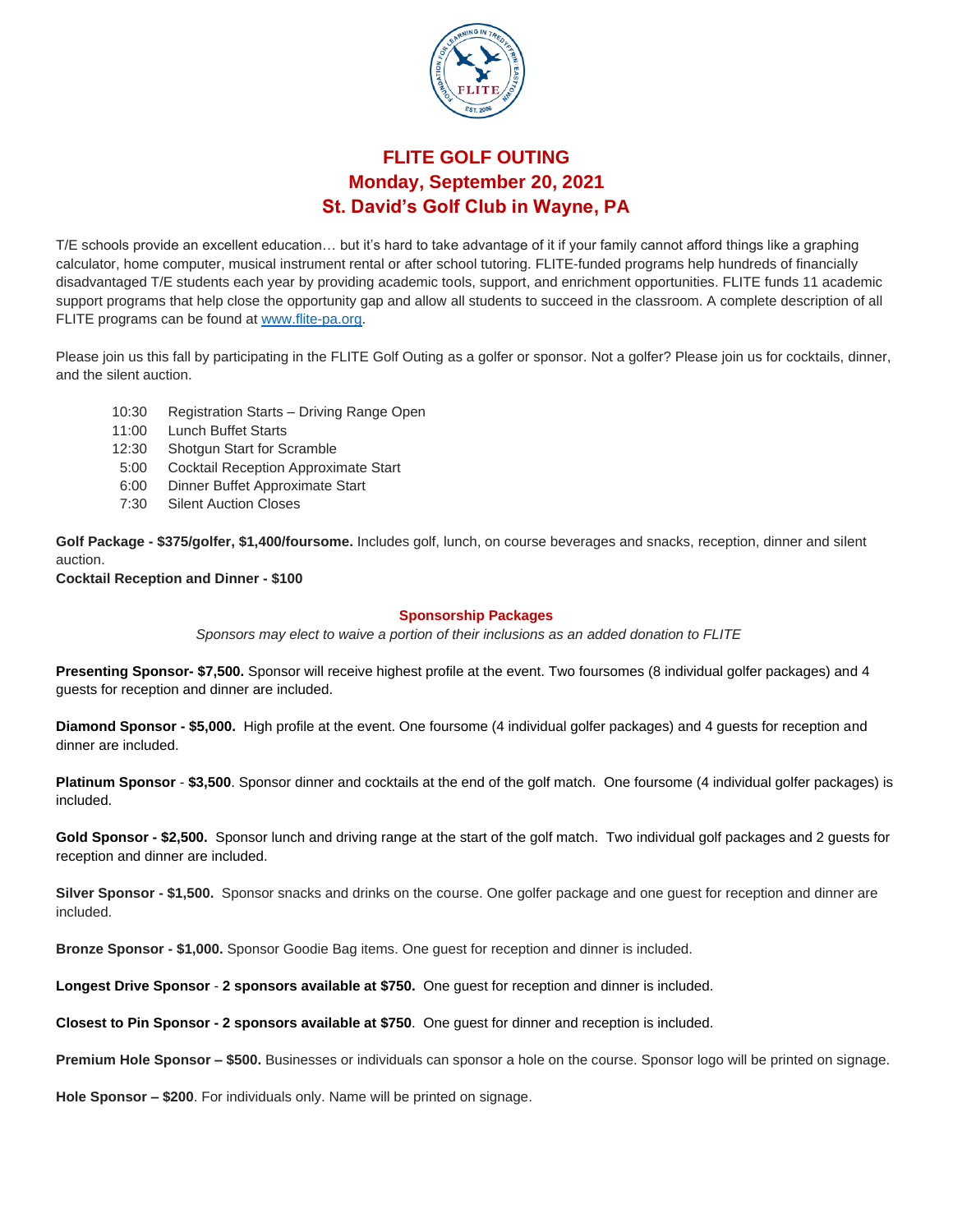

Sponsorship enrollment online at [www.flite-pa.org](http://www.flite-pa.org/) or mail in the form below

### *Please circle the appropriate level below:*

| <b>Presenting Sponsor</b>                                                   | \$7,500 |  |
|-----------------------------------------------------------------------------|---------|--|
| <b>Diamond Sponsor</b>                                                      | \$5,000 |  |
| <b>Platinum Sponsor</b>                                                     | \$3,500 |  |
| <b>Gold Sponsor</b>                                                         | \$2,500 |  |
| <b>Silver Sponsor</b>                                                       | \$1,500 |  |
| <b>Bronze</b>                                                               | \$1,000 |  |
| <b>Hole Sponsor</b>                                                         | \$500   |  |
| <b>Shared Hole Sponsor (Individuals)</b>                                    | \$200   |  |
|                                                                             |         |  |
|                                                                             |         |  |
|                                                                             |         |  |
|                                                                             |         |  |
|                                                                             |         |  |
| Web Address (to hotlink from logo on FLITE website) _______________________ |         |  |

**Please mail check payable to FLITE to: FLITE, P.O. Box 806, Southeastern, PA 19399-0806 Questions? Contact Greg Jeffrey at golfouting@flite-pa.org**

### **Sponsor Recognition Chart:**

|                                                          | *Presenting | *Diamond | *Platinum | *Gold          | *Silver | *Bronze | *Longest     | *Closest to | Hole            |                    |
|----------------------------------------------------------|-------------|----------|-----------|----------------|---------|---------|--------------|-------------|-----------------|--------------------|
|                                                          | Sponsor     | Sponsor  | Sponsor   | Sponsor        | Sponsor | Sponsor | <b>Drive</b> | Pin         | <b>Sponsors</b> | <b>Shared Hole</b> |
| Amount of sponsorship                                    | \$7,500     | \$5,000  | \$3,500   | \$2,500        | \$1,500 | \$1,000 | \$750        | \$750       | \$500           | \$200              |
| Recognition in news releases                             | X           | X        |           |                |         |         |              |             |                 |                    |
| <b>Recognition in FLITE Social Media</b>                 | X           | X        | χ         |                |         |         |              |             |                 |                    |
| Option to include promo item in golf bag                 | X           | X        | χ         | X              |         |         |              |             |                 |                    |
| Your logo on FLITE website event page                    | X           | χ        | χ         | X              | X       | χ       |              |             |                 |                    |
| Your banner on display at the event                      | X           | X        | χ         | X              |         |         |              |             |                 |                    |
| <b>Recognition in FLITE newsletter</b>                   | X           | X        | χ         | X              | X       | X       | χ            | χ           | X               | X                  |
| Your name on FLITE website event page                    | X           | X        | χ         | X              | X       | X       | χ            | χ           | X               |                    |
| Name on FLITE sponsor banner at banquet                  | X           | X        | X         | X              | X       | X       | χ            | χ           | X               | X                  |
| Rounds of golf including lunch, reception, dinner and SA | 8           | 4        | 4         |                |         |         |              |             |                 |                    |
| <b>Reception, Dinner and Silent Auction attendees</b>    | 4           | 4        |           | $\overline{2}$ |         |         |              | 1           |                 |                    |
| Signage with logo on the course or in the club           | X           | X        | χ         | X              | X       | X       | χ            | χ           | X               |                    |
| Signage with name on course                              |             |          |           |                |         |         |              |             |                 | X                  |